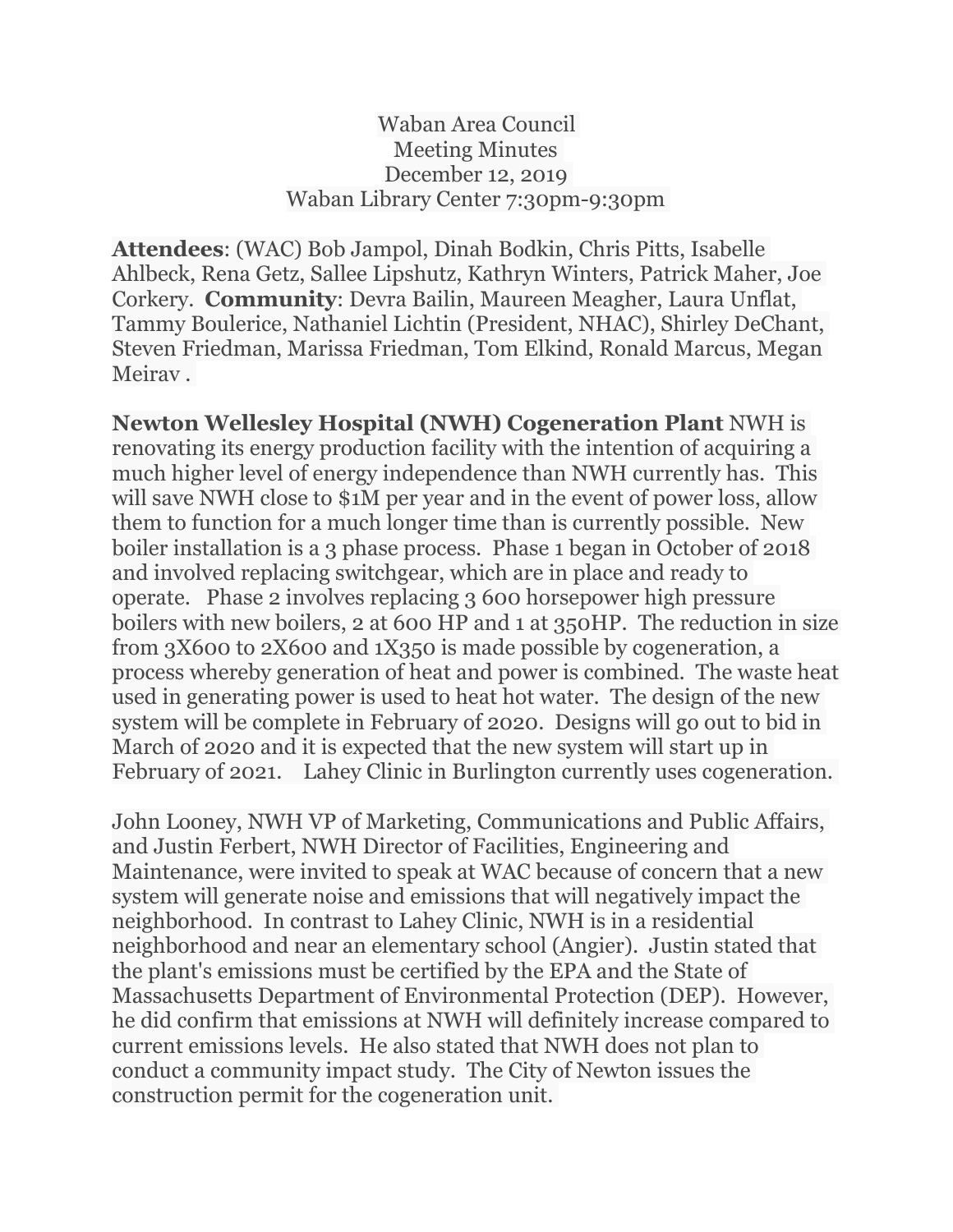Several members of the Angier community expressed concern about emissions. Justin Ferbert agreed to return to WAC for the March 12 meeting and will provide a fact sheet with information on noise and emissions of the new facility. It was decided that the individuals would write to Mayor Fuller to express their concerns and to be sure they and WAC are notified when NWH applied for a special permit for cogeneration. It was also decided that a summary will be written up for the Angier Greensheet so that all members of the Angier community will be appraised of developments at NWH.

**New Issues from the Community** Union Twist, a recreational marijuana facility seeking to utilize site of former Jaylin Cleaners, will apply for a special permit in January of 2020. Nathaniel Lichtin proposed that NHAC and WAC co-host a meeting Jan 13 at WLC whereby local residents will organize how to present their concerns to the Land Use Committee during the special permitting process.

Community Member again expressed concern about flag at Lincoln Field (see November Minutes). CP as VP of WIS agreed to take the flag down. November Minutes approved, Treasurer's Report approved. SL: Send thank you note to school department for covering costs of debates.

**Future WAC Planning**: KW, PM and JR will leave as of January 2020. Gratitude expressed for work done by the three retiring members. As of now WAC has only 6 members, but additional can be appointed. Meghan Meirav expressed interest in being appointed. She is a member of Waban Common board, and spoke to why she wishes to be a member of WAC.

**20 Kinmonth Road** Developer of 24-unit condominium development has partnered with several City Councilors to provide some public benefit to the development that would also address traffic and transportation issues. Proposals include improving the sidewalks the full length of Kinmonth, and/or improving traffic and pedestrian flow at intersection of Windsor and Kinmonth, or the intersection of Beacon, Woodward and Windsor. Kinmonth is a private road and all abutters and property owners need to agree to any changes. The goal is ultimately to improve Kinmonth to the point of it becoming a public road. RG: we want to support developers'